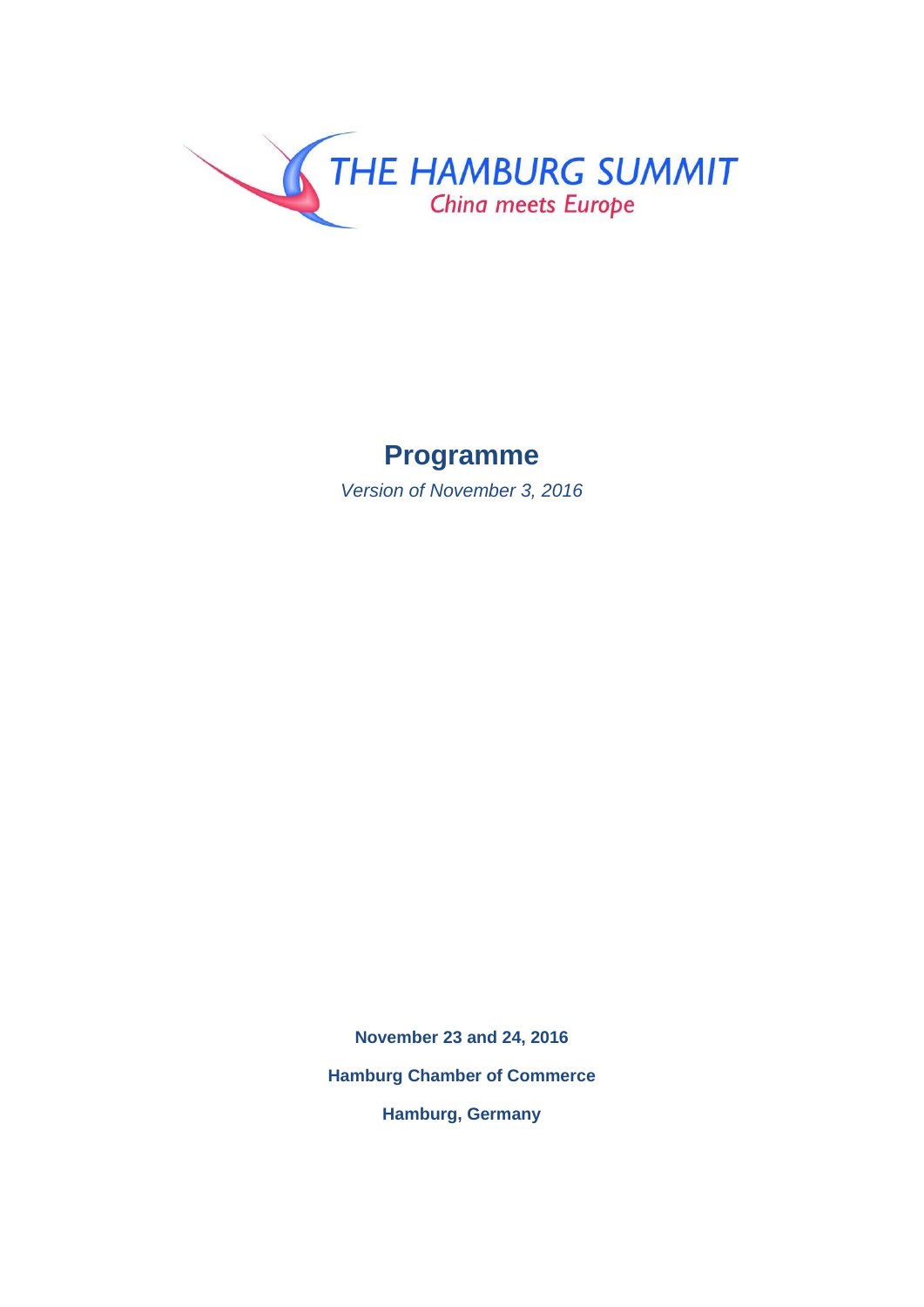

### **Wednesday, November 23, 2016**

- From 8:00 **Registration**, Hamburg Chamber of Commerce (Vestibül)
- 9:00 **Official opening of the conference** (Albert-Schäfer-Saal)

### **Welcome addresses**

- Fritz Horst **Melsheimer**, President, Hamburg Chamber of Commerce, Germany
- Olaf **Scholz**, First Mayor and President of the Senate of the Free and Hanseatic City of Hamburg, Germany

### **Opening speeches**

- **Li** Yizhong, Chairman, China Federation of Industrial Economics (CFIE), P.R. China
- **Zhao** Zhongyi, Executive Vice President, China Association for Trade in Services (CATIS), P.R. China

### 9:30 **Keynote speeches** (Albert-Schäfer-Saal)

Welcome by the Conference Chairman and introduction of keynote speakers

 Nikolaus W. **Schües**, Conference Chairman; Former President, Hamburg Chamber of Commerce; Shipowner, Reederei F. Laeisz, **Germany** 

### **Speakers**

- Gerhard **Schröder**, Former Chancellor of the Federal Republic of Germany, Honorary Chairman of the "Hamburg Summit: China meets Europe"
- Victor L.L. **Chu**, Chairman and Chief Executive Officer, First Eastern Investment Group, Hong Kong
- 10:15 **Contact break** (Börsensaal)

### 10.45 **Special session: The internationalisation of China's Renminbi: Becoming a global currency** (Albert-Schäfer-Saal)

### Keynote:

 Dr. Yves **Mersch**, Member of the Executive Board, European Central Bank

Remarks:

- Dr. **Zhang** Xuechun, Chief Representative, Frankfurt Representative Office, People's Bank of China
- N.N., China
- **Moderator:** Nikolaus W. **Schües**, Conference Chairman; Former President, Hamburg Chamber of Commerce; Shipowner, Reederei F. Laeisz, Germany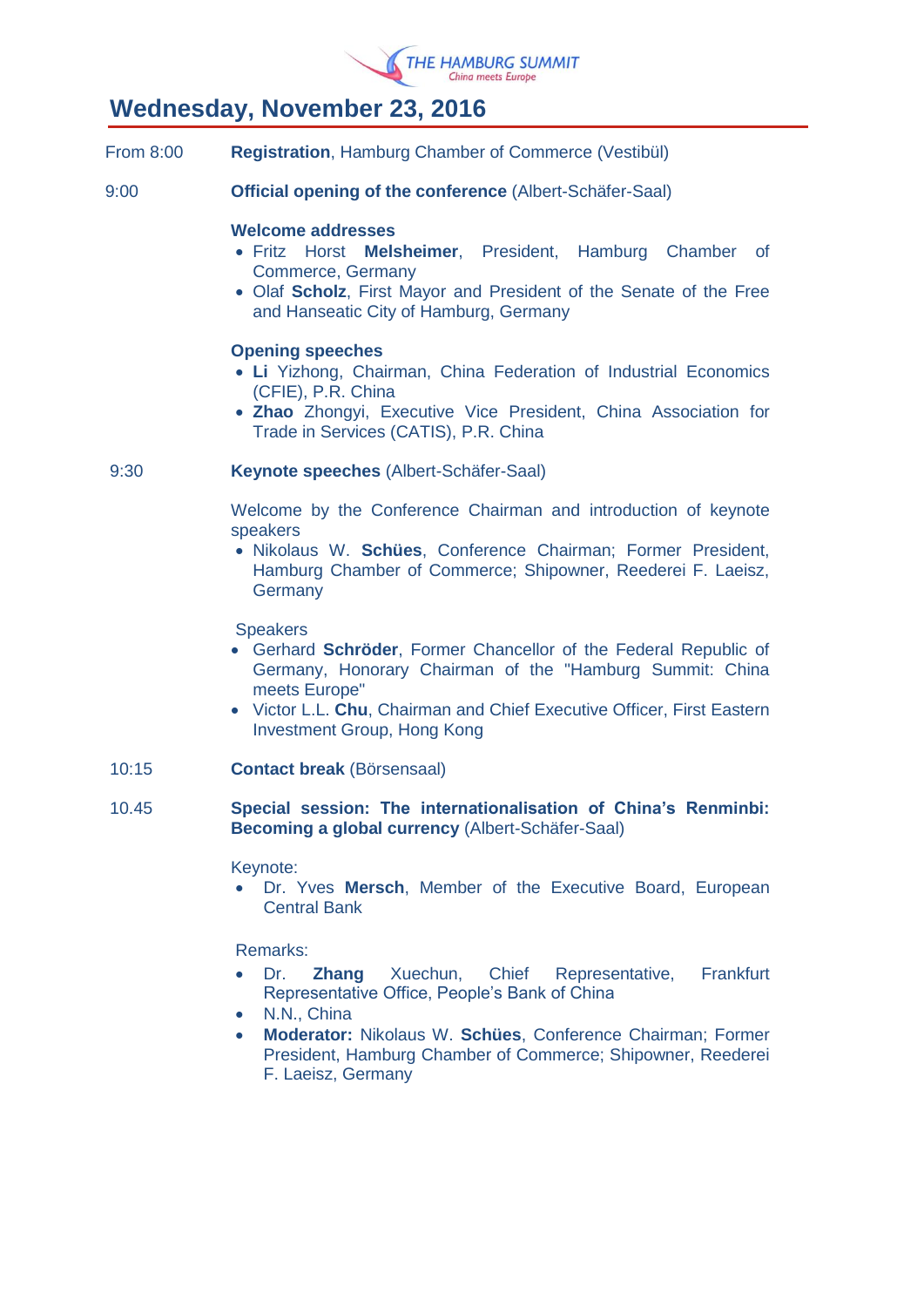

### **Wednesday, November 23, 2016**

| 11:15 | Panel: China's economic transition - a challenge for a fragile<br>global economy? (Albert-Schäfer-Saal)<br>Mark Gibbs, Global Senior Vice President, SAP SE; President,<br>$\bullet$<br>SAP Greater China, P.R. China<br>• Prof. Sebastian Heilmann, President, Mercator Institute for China<br>Studies (MERICS), Germany<br>Hubertus Troska, Board Member of Daimler AG; Chairman &<br>$\bullet$<br>CEO, Daimler Greater China Ltd., P.R. China<br>Yu Weiping, Vice President, CRRC Corporation Limited, P.R.<br>$\bullet$<br>China<br>N.N., China<br>$\bullet$<br>Moderator: Dr. Margot Schüller, Deputy Director, GIGA Institute<br>$\bullet$<br>of Asian Studies (IAS), Germany                                                                                                                             |
|-------|-----------------------------------------------------------------------------------------------------------------------------------------------------------------------------------------------------------------------------------------------------------------------------------------------------------------------------------------------------------------------------------------------------------------------------------------------------------------------------------------------------------------------------------------------------------------------------------------------------------------------------------------------------------------------------------------------------------------------------------------------------------------------------------------------------------------|
| 12:15 | Lunch break (Börsensaal)                                                                                                                                                                                                                                                                                                                                                                                                                                                                                                                                                                                                                                                                                                                                                                                        |
| 13:30 | Panel: Made in China 2025 - industrial transformation in a digital<br>world (Albert-Schäfer-Saal)<br>Clas Neumann, Senior Vice President, Head of Global SAP Labs<br>$\bullet$<br>Network, SAP SE, P.R. China<br>Dr. Song Hailiang, Vice President, China Communications<br>$\bullet$<br>Construction Company Ltd.; Chairman, Shanghai Zhenhua Heavy<br>Industries Co. Ltd., P.R. China<br>Ruediger Stroh, CEO, NXP Semiconductors Germany GmbH;<br>$\bullet$<br>Member of the Board, Asia-Pacific Committee of German<br><b>Business, Germany</b><br>• N.N., China<br>Moderator: Dr. Sabine Stricker-Kellerer, Member of the German-<br>$\bullet$<br>Chinese Dialogue Forum, Germany                                                                                                                           |
| 14:30 | <b>Contact break (Börsensaal)</b><br>"Made in China 2025 – objectives, instruments and impact on<br>European industries" (Merkur-Zimmer)<br>Presentation of MERICS study by Mirjam Meissner and Jost Wübbeke                                                                                                                                                                                                                                                                                                                                                                                                                                                                                                                                                                                                    |
| 15:00 | Two parallel sessions:<br>Panel A: New customers?! – the rise of the new Chinese middle<br>class (Albert-Schäfer-Saal)<br>Hamad Buamim, President & CEO, Dubai Chamber of Commerce<br>$\bullet$<br>& Industry, United Arab Emirates<br>Deng Xiaofeng, CEO, China Telecom Global Limited, P.R. China<br>$\bullet$<br>Oliver Gössler, Managing Director, Montblanc Deutschland<br>$\bullet$<br>GmbH, Germany<br>Hanjo Schneider, Member of the Executive Board, Otto Group;<br>$\bullet$<br>Chairman of the Supervisory Board, Hermes Europe GmbH,<br>Germany<br>• Christoph Winterer, Member of the Board, METRO Cash & Carry;<br>Operating Partner, METRO GROUP Wholesale & Food Specialist<br>Company, Hong Kong<br>N.N., China<br>$\bullet$<br>• Moderator: Bernhard Bartsch, Senior Expert, Program 'Germany |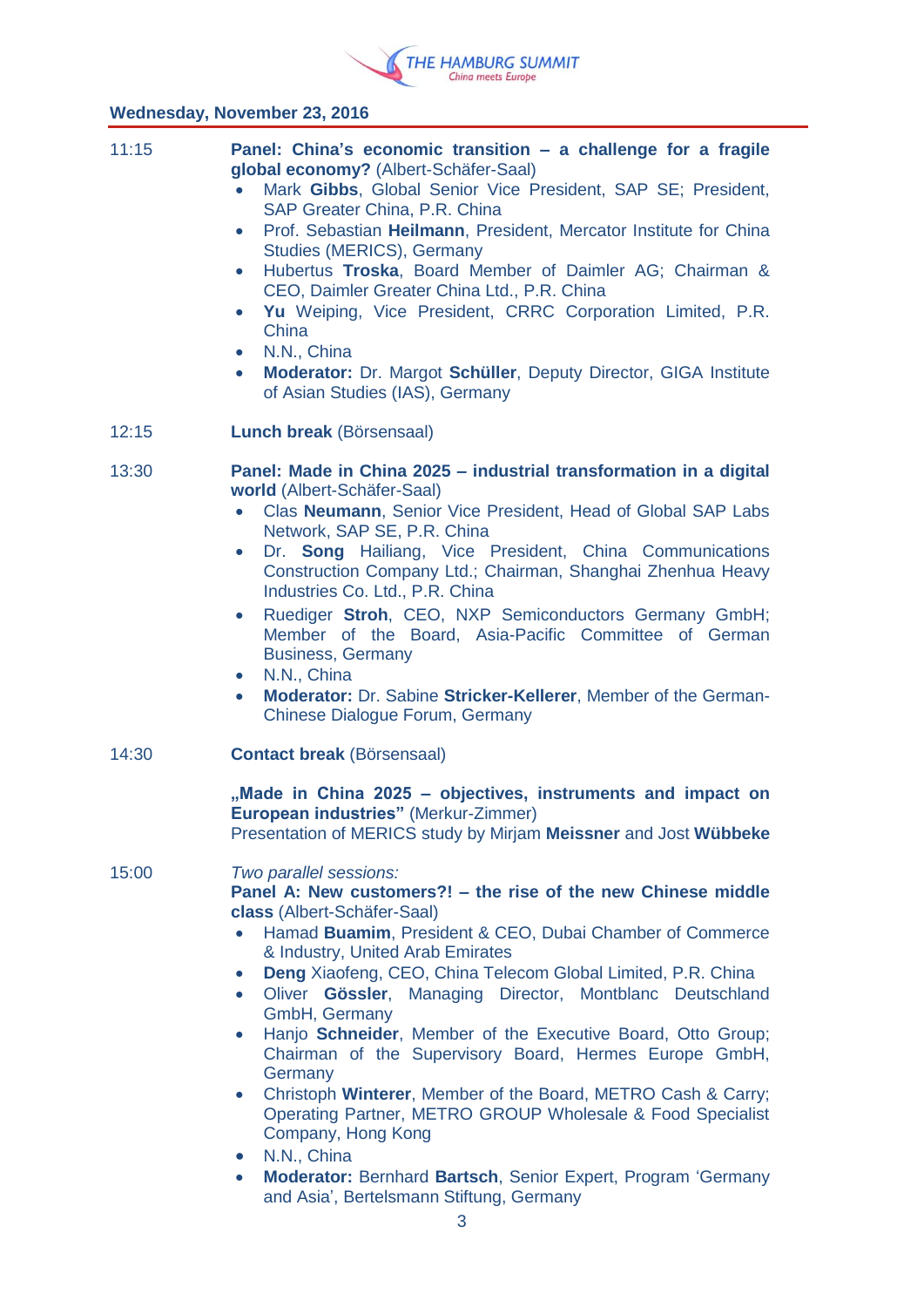

**Panel B: MERICS Think – Tank Panel: China's economic policy – what can we expect?** (Plenarsaal)

- James **Kynge**, Emerging Markets Editor, Financial Times, United Kingdom
- Prof. Dr. Rolf J. **Langhammer**, Professor of Economics, Kiel Institute for the World Economy, Germany
- Dr. Linda **Yueh**, Fellow in Economics, Oxford University, United **Kingdom**
- **Moderator:** Prof. Sebastian **Heilmann**, President, Mercator Institute for China Studies (MERICS), Germany
- 16:00 **Contact break** (Börsensaal)

- 16:30 **Panel: Better connecting China with Europe – Xi Jinping's 'One Belt, One Road' initiative** (Albert-Schäfer-Saal)
	- Ellis **Mathews**, Head of Division China, European External Action Service (EEAS)
	- Jens **Meier**, Chief Executive Officer, Hamburg Port Authority AöR, **Germany**
	- Jonathan **Taylor**, Vice President, European Investment Bank, Luxembourg
	- Prof. **Wang** Yiwei, Director of Institute of International Affairs, Renmin University of China, P.R. China
	- **Zhang** Jianwei, Vice Chairman, Sinotrans & CSC Holdings Co. Ltd., P.R. China
	- **Moderator:** Matthias **Nass**, Chief International Correspondent, DIE ZEIT, Germany

17:30 **One – on – one: Brexit – what are the consequences for the Chinese – European relations?** (Albert-Schäfer-Saal)

- Joschka **Fischer**, Former Vice Chancellor and Former Foreign Minister of the Federal Republic of Germany; Managing Director, Joschka Fischer & Company GmbH, Germany
- N.N., UK
- **Moderator:** Dr. Jochen **Bittner**, Political Editor, DIE ZEIT, **Germany**
- From 18:15 Shuttle service to evening event location

#### 18:45 **'China meets Europe' evening**

Venue: 'Alte Schlosserei' event hall at Aurubis Group headquarters, Hovestraße 50, 20539 Hamburg

### **Welcome addresses**

- Nikolaus W. **Schües**, Conference Chairman; Former President, Hamburg Chamber of Commerce; Shipowner, Reederei F. Laeisz, Germany
- Jürgen **Schachler**, Chief Executive Officer, Aurubis Group, **Germany**

From 21:45 Shuttle service to Hotel Atlantic Kempinski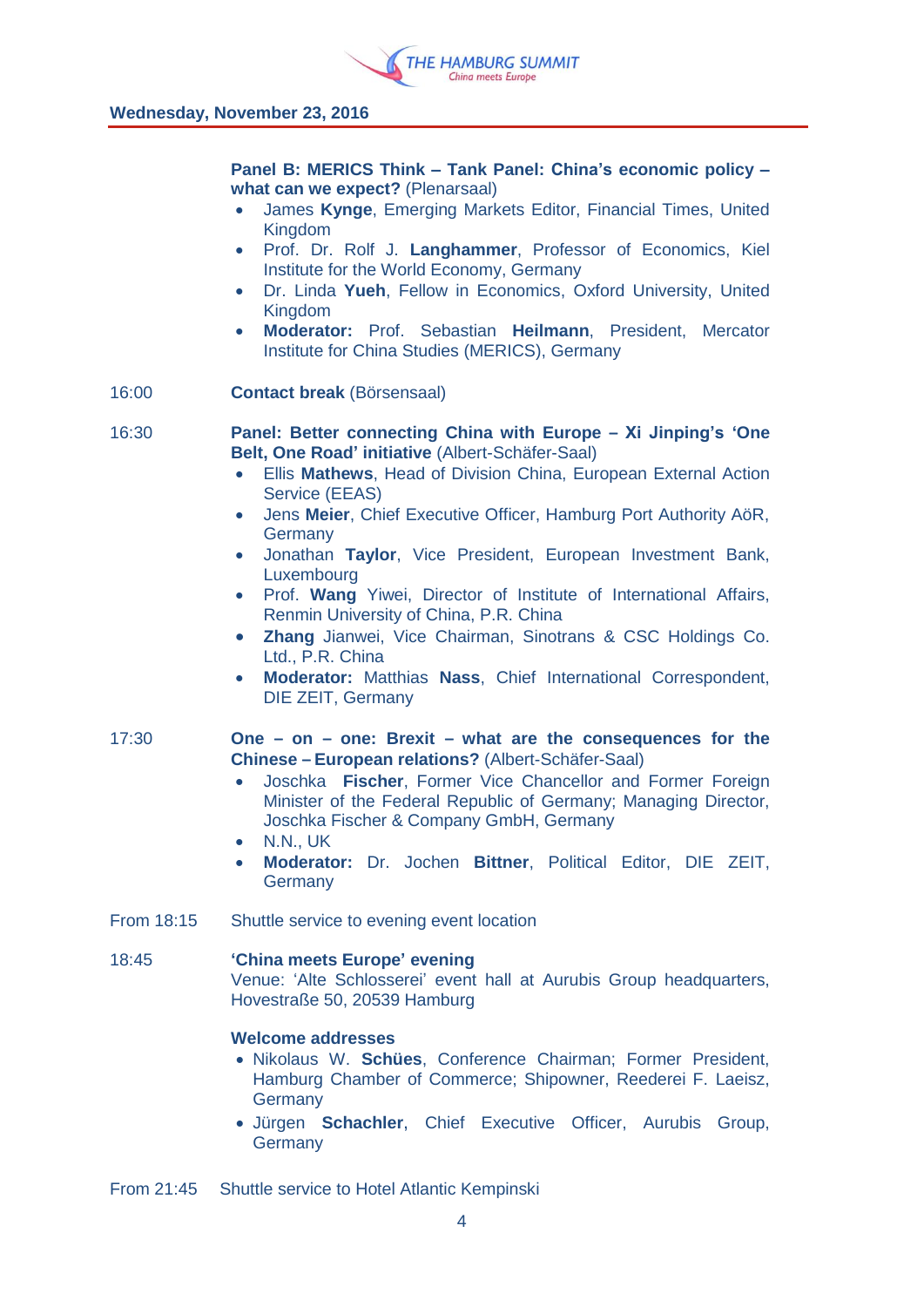

# **Thursday, November 24, 2016**

| <b>From 7:30</b> | <b>Registration, Hamburg Chamber of Commerce (Vestibül)</b>                                                                                                                                                                                                                                                                                                                                                                                                                                                                                                                                                                                                                                                                                                                                                                                                                                                                                                                                                  |
|------------------|--------------------------------------------------------------------------------------------------------------------------------------------------------------------------------------------------------------------------------------------------------------------------------------------------------------------------------------------------------------------------------------------------------------------------------------------------------------------------------------------------------------------------------------------------------------------------------------------------------------------------------------------------------------------------------------------------------------------------------------------------------------------------------------------------------------------------------------------------------------------------------------------------------------------------------------------------------------------------------------------------------------|
| 8:30             | Panel: EU - China investment cooperation - a European era of<br><b>Chinese capital? (Albert-Schäfer-Saal)</b><br>Vassilis Korkidis, President, Piraeus Chamber of Commerce &<br>$\bullet$<br>Industry (PCCI); Vice President, European Association of Craft,<br><b>Small and Medium-Sized Enterprises (UEAPME)</b><br>Nan Cunhui, Chairman, Chint Group Co. Ltd., P.R. China<br>$\bullet$<br>Qian Jiannong, Partner, Fosun Group; President, Fosun Tourism<br>$\bullet$<br>& Commercial Group; Co-President, China Momentum Fund;<br>Director of the Board, Club Med Holding (France) and Folli Follie<br>(Greece), P.R. China<br>Gordon Riske, Chief Executive Officer, KION GROUP AG,<br>$\bullet$<br>Germany<br>Sun Yi, Head of China Business Services Germany, Switzerland<br>$\bullet$<br>and Austria; Partner, Transaction Advisory Services, EY, Germany<br>Moderator: Mikko Huotari, Head of Programme Foreign<br>$\bullet$<br>Relations, Mercator Institute for China Studies (MERICS),<br>Germany |
| 9:30             | Panel: A new global trade order shaped by regional trade<br>agreements - what's in it for China and the EU? (Albert-Schäfer-<br>Saal)<br>Nathalie Errard, Senior Vice President and Head of Europe and<br>$\bullet$<br>NATO Affairs, Airbus Group, Belgium<br>Prof. Mao Zhenhua, Chairman, China Chengxin Credit<br>$\bullet$<br>Management Co. Ltd., P.R. China<br>Mauro Petriccione, Deputy Director General, DG Trade,<br>$\bullet$<br><b>European Commission</b><br>Dr. Richard Weber, President, EUROCHAMBRES, Belgium<br>$\bullet$<br>N.N., China<br>$\bullet$<br>Moderator: Björn Conrad, Vice President Research, Mercator<br>$\bullet$<br>Institute for China Studies (MERICS), Germany                                                                                                                                                                                                                                                                                                             |
| 10:30            | <b>Contact break (Börsensaal)</b>                                                                                                                                                                                                                                                                                                                                                                                                                                                                                                                                                                                                                                                                                                                                                                                                                                                                                                                                                                            |
| 11:00            | Two parallel sessions:<br>Panel A: Green economy - China's and Europe's way to<br>sustainable growth (Albert-Schäfer-Saal)<br>Han Jun, Executive Vice President, State Grid Corporation of<br>$\bullet$<br>China, P.R. China<br>Jürgen Schachler, Chief Executive Officer, Aurubis Group,<br>$\bullet$<br>Germany<br>N.N., China<br>$\bullet$<br>Moderator: Jens-Peter Saul, CEO, Rambøll Group A/S, Denmark<br>$\bullet$                                                                                                                                                                                                                                                                                                                                                                                                                                                                                                                                                                                    |